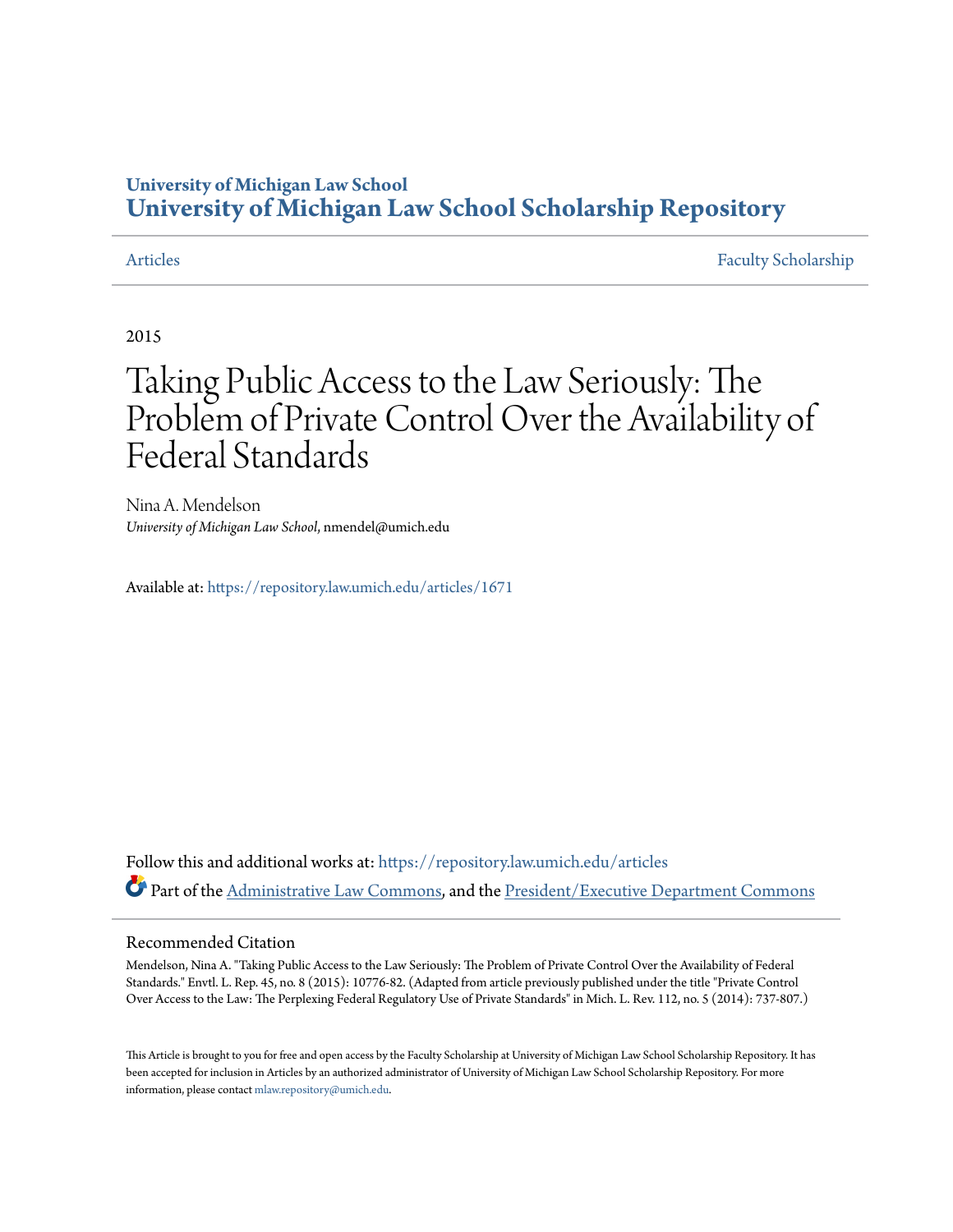# A R T I C L E

# **Taking Public Access to the Law Seriously: The Problem of Private Control Over the Availability of Federal Standards**

## by Nina A. Mendelson

Nina A. Mendelson is the Joseph L. Sax Collegiate Professor of Law, University of Michigan Law School.

In the 1930s, Harvard professor Erwin Griswold<br>famously complained about the enormous num-<br>bers of New Deal regulations that were obscurely<br>published on individual sheets or in "separate paper n the 1930s, Harvard professor Erwin Griswold famously complained about the enormous num-**L** bers of New Deal regulations that were obscurely pamphlets."1 Finding these binding federal rules was difficult, leading to "chaos" and an "intolerable" situation. 2 Congress responded, requiring that agencies publish all rules in the *Federal Register* and in the *Code of Federal Regulations* (CFR). 3 Currently, recent federal public laws, the entire *U.S. Code*, the *Federal Register*, and the CFR are all freely available online as well as in governmental depository libraries. 4

But with respect to thousands of federal regulations, the clock has been turned back—and worse. To save resources and build on private expertise, federal agencies have incorporated privately drafted standards into numerous federal regulations, but only by "reference." These standards range widely. The CFR presently contains nearly 9,500 "incorporations by reference" of standards, often referred to as "IBR" rules. Many IBR rules incorporate privately drafted standards from so-called "standards development organizations" or "SDOs," organizations ranging from the American Society for Testing and Materials (ASTM) to the American Petroleum Institute (API). 5 Recent IBR rules cover food additives, pipeline operation, and infant product safety. 6 Agency use of IBR rules is likely to grow. Since the 1990s, both executive branch and congressional policies have officially encouraged agency use of privately drafted standards.

An individual who seeks access to this binding law generally cannot freely read it online or in a governmental depository library as she can the *U.S. Code* or the rest of the CFR. The SDOs generally claim copyright and reserve the right to earn revenue by selling standards. Accordingly, an individual typically must first locate the standard, either on the SDO's website or by contacting the SDO, and then pay a significant SDO-set access fee. Otherwise she must travel to Washington, D.C., to the Office of the Federal Register's (OFR) reading room. 7

This law, under largely private control, is not formally "secret," but it is difficult to find and expensive. The incorporated standard for infant sling carriers is currently priced at \$51.608 ; incorporated pipeline safety standards are roughly \$150 per standard<sup>9</sup>; others can be far more

*This Article was adapted from* Nina A. Mendelson, *Private Control Over Access to the Law: The Perplexing Federal Regulatory Use of Private Standards,* 112 Mich. L. Rev. 737 (2014)*. It has been excerpted and updated with permission of* Michigan Law Review *and Nina A. Mendelson. Please see the full article for footnotes and sources.*

<sup>1.</sup> Erwin Griswold, *Government in Ignorance of the Law—A Plea for Better Publication of Executive Legislation*, 48 Harv. L. Rev. 198, 199, 294 (1934). Griswold notes that the thousands of pages of "law" issued in one year were "scattered among 5,991 press releases during this period." *Id.* at 199. These laws included hundreds of "industry" codes drafted under the auspices of the National Industrial Recovery Act. *See* Mila Sohoni, *Notice and the New Deal*, 62 Duke L.J. 1169, 1179 (2013).

<sup>2.</sup> Griswold, *supra* note 1, at 204, 205.

<sup>3.</sup> Note, *The Federal Register and the Code of Federal Regulations—A Reappraisal*, 80 Harv. L. Rev. 439, 440-41 (1966).

<sup>4.</sup> *E.g.*, *Thomas*, Library of Cong., http://thomas.loc.gov (last visited Sept. 29, 2013) (access to legislative materials); *Federal Digital System*, U.S. Gov't PRINTING OFFICE, http://www.gpo.gov/fdsys (last visited Sept. 29, 2013) (providing decades of access to the CFR, *Federal Register*, and all statutes).

<sup>5.</sup> Emily S. Bremer, *Incorporation by Reference in an Open-Government Age*, 36 Harv. J.L. & Pub. Pol'y 131, 150 (2013).

<sup>6.</sup> *E.g.* Pipeline Safety: Periodic Updates of Regulatory References to Technical Standards and Miscellaneous Amendments, 78 Fed. Reg. 49996-99 (Aug. 16, 2013) (noting 64 incorporated-by-reference standards, including safety, transport, and public notification); Food Additive Regulations: Incorporation by Reference of the Food Chemicals Codex, 7th ed., 78 Fed. Reg. 71457 (Nov. 29, 2013); Safety Standards for Infant Walkers and Infant Swings, 78 Fed. Reg. 37706 (June 24, 2013).

<sup>7.</sup> Agencies also sometimes provide access in their reading rooms, typically in Washington, D.C.

<sup>8.</sup> *Standard Consumer Safety Specification for Sling Carriers*, ASTM Int'l, http://www.astm.org/DATABASE.CART/HISTORICAL/F2907-14A. htm (last visited Mar. 27, 2015). Although ASTM maintains a "reading room," as of March 2015, the standard was inexplicably unavailable.

<sup>9.</sup> Emily Bremer, *On the Cost of Private Standards in Public Law*, 63 U. Kan. L. Rev. 279, 315 (2015).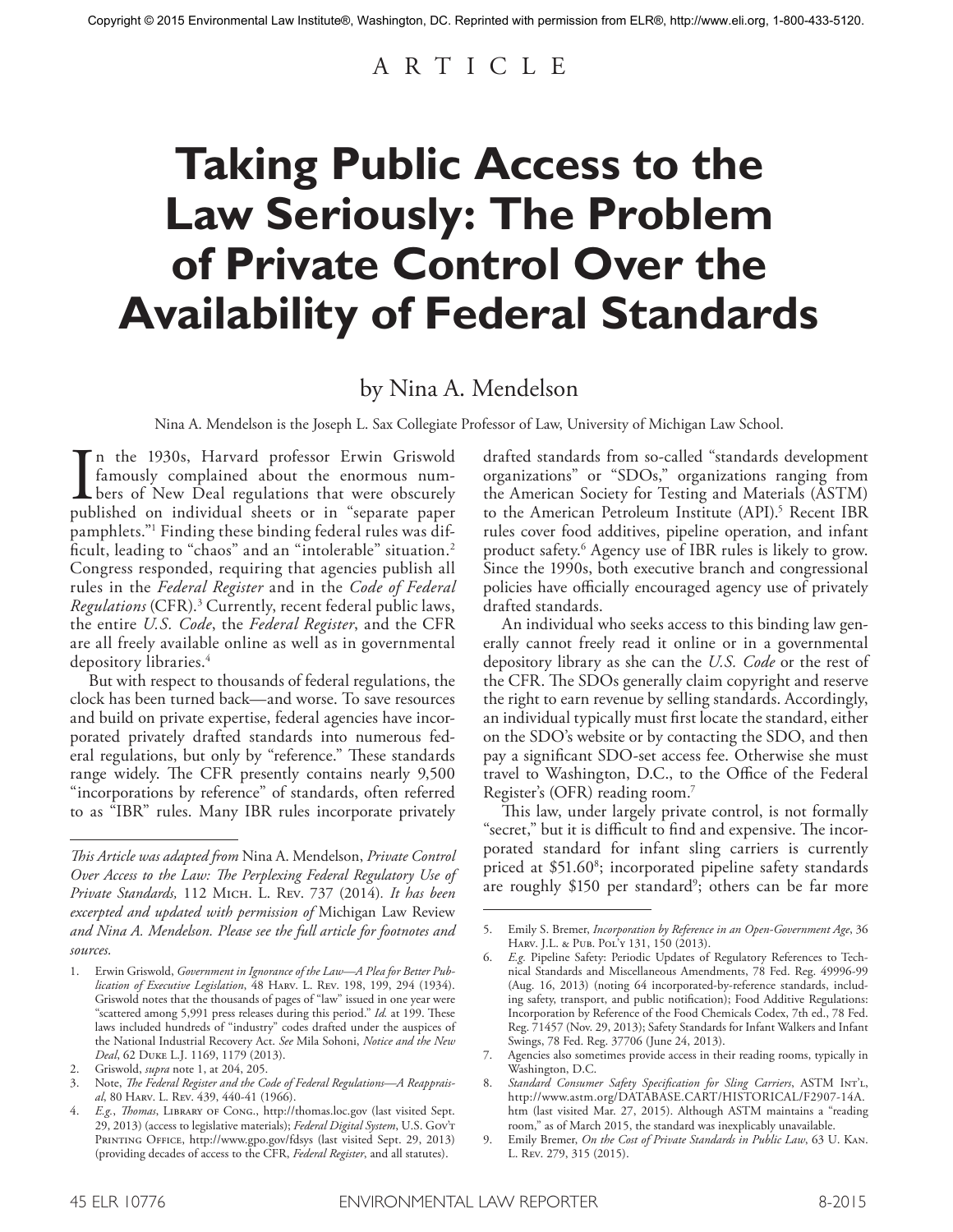expensive. Others have discussed the difficult question whether SDOs still possess a valid copyright in standards that an agency incorporates by reference. More generally, the IBR rule problem raises the question of what underlies the intuition that law, in a democracy, needs to be readily, publicly available.

Ready public access to the law is critical to provide notice of obligations not only to regulated entities, but also to consumers, neighbors, and other regulatory beneficiaries. This concern has been incorporated into constitutional due process doctrine. 10 Access is also vital to ensure that federal agencies are meaningfully accountable to the public for their decisions. 11 Finally, expressive harm—a message inconsistent with core democratic values—is likely to flow from governmental adoption of regulatory law that is, in contrast to American law in general, harder to find and costly to access.

Fully considering why law needs to be public and how public it needs to be strengthens the case for IBR reform, whether administrative or legislative. It also limits the range of acceptable reform measures. The Freedom of Information Act (FOIA) permits incorporations by reference into the *Federal Register* only when the incorporated text is "reasonably available to the class of persons affected thereby."12 A clearer understanding of why law needs to be readily, publicly available could inform judicial interpretations both of FOIA and of the Administrative Procedure Act's (APA's) public participation requirements. 13 In 2013, the OFR, which FOIA tasks with approving agency incorporations by reference, agreed to revise its rule. In November 2014, the OFR issued a final rule<sup>14</sup> that, unfortunately, missed an opportunity to significantly expand the public availability of the thousands of IBR rules. But even if the OFR does not take on broader reform, individual agencies also could change their incorporation practices.

Finally, assessing public access needs in the setting of agency use of privately drafted IBR rules also sheds some light on how we should think about the value of governmental transparency. The law must be sufficiently public, with a meaningful level of free availability, to provide notice, ensure that government is accountable for its decisions, and to express a commitment to core democratic values.

14. Incorporation by Reference, 79 Fed. Reg. 66267 (Nov. 7, 2014).

### **I. Incorporation by Reference of Private Standards**

#### *A. The Use and Costs of Privately Developed Standards*

In 1966, Congress included a provision in FOIA permitting the director of the *Federal Register* to approve an agency's "incorporation by reference" of material published elsewhere into regulatory text without reprinting it in the *Federal Register*. 15 The material must, however, be "reasonably available to the class of persons affected thereby."16 Beyond this requirement, OFR regulations permit incorporation by reference of a publication only if it "substantially reduces the volume of material published in the Federal Register."17 The publication must also consist of "published data, criteria, standards, specifications, techniques, illustrations, or similar material."<sup>18</sup> Congress expected this material at least to be available in libraries. 19

In the mid-1990s, both Congress and the White House directed agencies, where practicable, to utilize privately developed standards rather than writing new "government-unique" standards. The Office of Management and Budget (OMB) issued Circular No. A-119 in 1982, most recently revising it in 1998, directing agencies to rely on voluntary standards, including industry standards or consensus codes, rather than "government-unique standards."20 After the publication of the original version of this article, OMB announced proposed revisions to Circular A-119, but the proposed revisions continue to emphasize use of such standards. 21

Some such standards have been drafted without anticipating agency incorporation. 22 Others undoubtedly have been written with the hope—or the plan—of incorporation into federal regulatory law. 23 Circular No. A-119 contemplates that agencies may provide financial support to an SDO to complete a standard. 24 Agency officials may also participate in SDO deliberations. 25

- 19. *See* Peter L. Strauss, *Private Standards Organizations and Public Law*, 22 WM. & MARY BILL RTS. J. 497, 519 (2013).
- 20. Office of Mgmt. & Budget, Circular No. A-119 Revised: Federal Participation in the Development and Use of Voluntary Consensus Standards and in Conformity Assessment Activities para. 1 (1998) [hereinafter Circular No. A-119], *available at* http://www.whitehouse. gov/omb/circulars\_a119.

25. *See* Strauss, *supra* note 19, at 506.

<sup>10.</sup> *See, e.g.*, Nina A. Mendelson, *Regulatory Beneficiaries and Informal Agency Policymaking*, 92 Cornell L. Rev. 397, 414 (2007).

<sup>11.</sup> *E.g.*, Kathleen Clark, *The Architecture of Accountability: A Case Study of the Warrantless Surveillance Program*, 2010 BYU L. Rev. 357, 389-404.

<sup>12.</sup> 5 U.S.C. §552(a)(1) (2012).

<sup>13.</sup> *See* 5 U.S.C. §552(a) (2012) (Freedom of Information Act); 5 U.S.C. §553 (2012) (Administrative Procedure Act rulemaking requirements).

<sup>15.</sup> 5 U.S.C. §552(a)(1) (2012).

<sup>16.</sup> *Id.*

<sup>17.</sup> 1 C.F.R. §51.7(a)(3) (2013).

<sup>18.</sup> *Id.*

<sup>21.</sup> Request for Comments on a Proposed Revision of OMB Circular No. A-119, 79 Fed. Reg. 8207 (Feb. 11, 2014). Proposed revisions are available at WhiteHouse.gov, Information Policy, http://www.whitehouse.gov/ omb/inforeg\_infopoltech (last visited Feb. 18, 2015).

<sup>22.</sup> *E.g.*, Strauss, *supra* note 19, at 546.

<sup>23.</sup> *Id.* at 513.

<sup>24.</sup> Circular No. A-119, *supra* note 20, para. 7(b).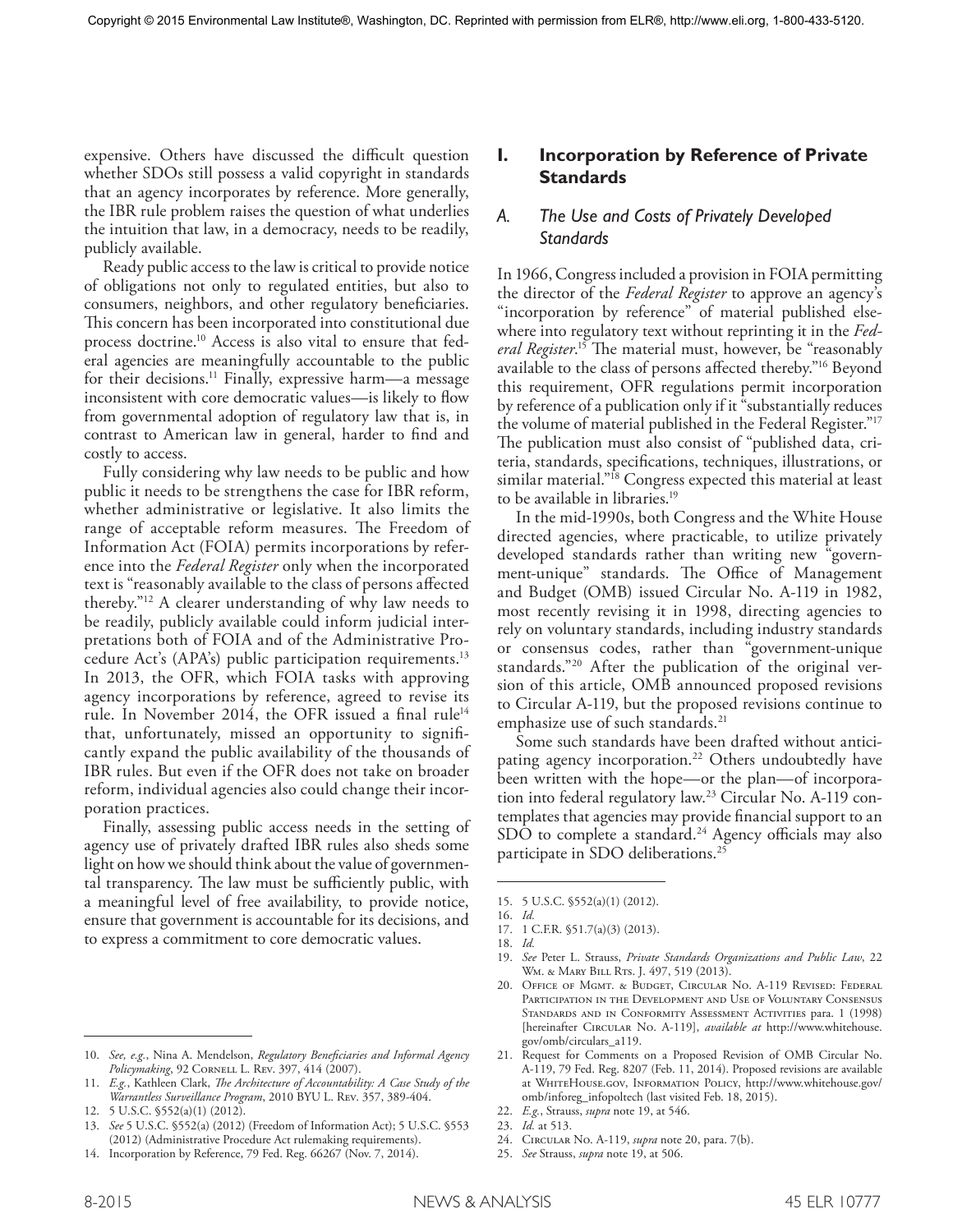In developing policy favoring the use of private voluntary standards, neither Congress nor the original drafters of OMB Circular No. A-119 appeared to anticipate that SDOs would both claim copyrights in their incorporated standards and charge access fees. In any event, current agency practice is to incorporate standards even if SDOs charge a significant price for access,<sup>26</sup> and OFR's rule requires only that agencies "discuss" what was done to provide public access to an incorporated rule. Meanwhile, the amounts charged far exceed the "direct costs of search, duplication, or review" that federal agencies may charge for FOIA requests for internal agency documents. 27 As numerous groups and citizens have recently written, the fees that SDOs charge can be prohibitive, particularly for ordinary citizens and small businesses subject to the standards.

 In a positive development, some SDOs have begun to create online reading rooms in which some IBR rules can be freely viewed. But readers must waive rights or even agree to indemnification and forum selection clauses to view the rules. Meanwhile, access is erratic, and SDOs uniformly reserve the right to revoke that access at will. For most citizens, travel to a Washington, D.C., reading room is not a viable alternative.

#### *B. SDO Procedures*

Private organizations that issue standards have widely variable processes, and federal law requires no particular procedures for the development of outside material that an agency incorporates by reference. 28 Circular No. A-119 does provide general criteria for the voluntary consensus standard that it encourages agencies to adopt. A voluntary consensus standard is one that comes from a "voluntary consensus standards bod[y]," which generally has the attributes of "[o]penness," "[b]alance of interest," "[d]ue process," and an "appeals process," together with the goal of "[c]onsensus," which means that the procedure must be designed to yield "general agreement, but not necessarily unanimity," including a "process for attempting to resolve objections by interested parties."29 But these "voluntary consensus standards body" attributes are not actually required. Neither statute nor OMB policy appears to constrain an agency from incorporating a "nonconsensus standard"<sup>30</sup> or even includes a preference for a consensus standard.

As a practical matter, and notwithstanding Circular No. A-119's criteria, SDO processes vary widely. For example, at the API, whose standards are incorporated close to 280 times in the CFR,<sup>31</sup> standards development is undertaken primarily by committee. While outsiders apparently may participate, the organization requires a company name for application to participate, warns that travel is required, and states that it is advisable to have "your management's support in order to facilitate effective participation."<sup>32</sup> At ASTM International, the SDO that has supplied the most incorporated standards to the federal government (close to 900 standards, incorporated over 2,000 times in the CFR<sup>35</sup>), only members may participate in standards development; the lowest level of membership costs \$75 per year. 34 Further, although SDOs may strive to implement detailed internal processes for standards development and drafting, SDOs are not subject to the transparency requirements of the APA or FOIA's hearing or public comment requirements, because those statutes apply only to "agencies."35

At best, then, full public access to SDO decisionmaking is limited, and even when such an organization's process is formally open to participation, it is often difficult to tell who participates in decisions. At worst, groups may be unrepresentative and decisionmaking closed. SDOs have been criticized as being dominated by regulated entities and, in particular, by the largest of those entities. 36 Further, perhaps obviously, SDOs are not bound by agency authorizing statutes; thus, they are under no obligation to prepare standards that meet statutory criteria.

Although federal agencies generally conduct noticeand-comment proceedings when incorporating a private standard, and this federal rulemaking process is open to the public at http://www.regulations.gov, this process is unlikely to fill potential gaps in SDO processes. APA rulemaking requirements call for an agency to publish a proposed rule and provide an opportunity for public comment before finalizing the rule. 37 An agency will typically state in a proposed rule that it plans to incorporate private material by reference, and the revised OFR rule requires the agency to summarize the material to be incorporated. Unfortunately, contrary to the practice with agency-drafted rules, the text the agency plans to incorporate is generally not included in the *Federal Register*. Instead, a putative public commenter is generally referred to the SDO for the text of the rule, subject to whatever restrictions the SDO imposes, including an access fee. Further, unlike federal agencies, private SDOs appear to be under no particular or consistent obligation to disclose the data underlying their standards to the public, undermining any meaningful public right to comment. 38

36. Jody Freeman, *The Private Role in Public Governance*, 75 N.Y.U. L. Rev. 534, 641-42 (2000).

38. *E.g.*, United States v. N.S. Food Prods. Corp., 568 F.2d 240, 251-52 (2d Cir. 1977).

<sup>26.</sup> Draft Circular A-119 devotes only a single cursory paragraph to public access issues. *See* Office of Mgmt. and Budget, Proposed Revisions to the Circular, 10 (Feb. 10, 2014), *available at* https://www.whitehouse.gov/ sites/default/files/omb/inforeg/revisions-to-a-119-for-public-comments. pdf.

<sup>27.</sup> 5 U.S.C. §552(a)(4)(A)(iv) (2012).

<sup>28.</sup> 5 U.S.C. §552(a) (2012).

<sup>29.</sup> Circular No. A-119, *supra* note 20, para. 4.

<sup>30.</sup> *Id*. at para. 6(g).

<sup>31.</sup> *See* Bremer, *supra* note 5, at 150.

<sup>32.</sup> *See Standards Committee Application*, Am. Petroleum Inst., http://www. api.org/publications-standards-and-statistics/standards-committee-application.aspx (last visited Sept. 29, 2013).

<sup>33.</sup> *See* Bremer, *supra* note 5, at 150.

<sup>34.</sup> *See Technical Committees*, ASTM Int'l, http://www.astm.org/COMMIT/ newcommit.html (last visited Sept. 29, 2013).

<sup>35.</sup> *See* 5 U.S.C. §551(a) (2012) (defining "agency"); *id.* §552 (applying information disclosure requirements to agencies); *id.* §553 (applying rulemaking requirements to agencies).

<sup>37.</sup> 5 U.S.C. §553(b)-(c) (2012).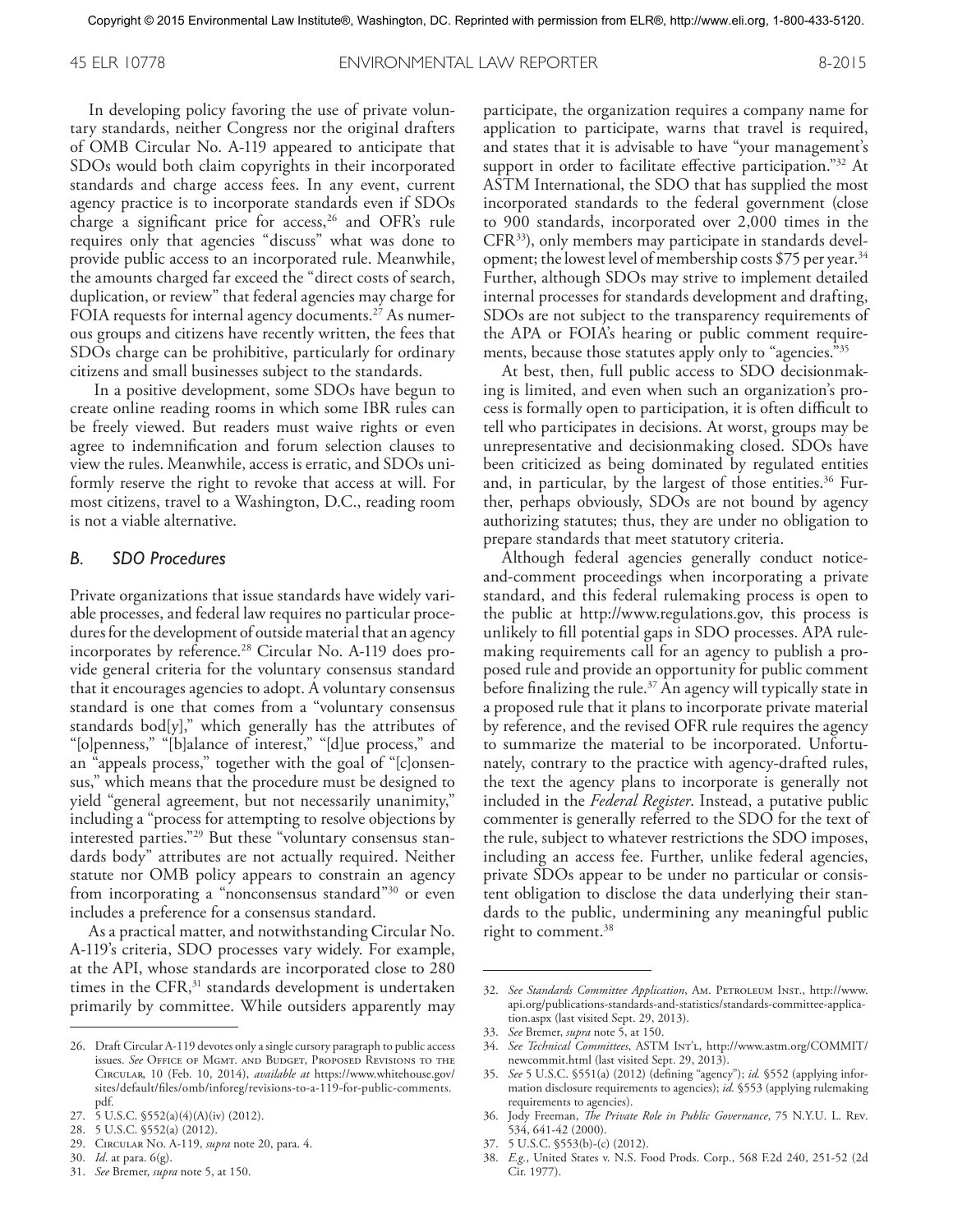8-2015 NEWS & ANALYSIS 45 ELR 10779

Even after standards are incorporated, SDOs do not seem bound to continue making incorporated standards available at *any* price, even when they are referenced in and compose a portion of federally binding law. In fact, SDOs already have made some incorporated standards unavailable, likely undermining or even eliminating their enforceability.

#### **II. Does Law Need to Be Public?**

The IBR situation runs afoul of a widely shared intuition—that law created by the federal government needs to be meaningfully public. Public access issues around IBR rules have been less of a focal point compared with public access to a range of less broadly applicable, but more captivating, governmental decisions: say, wiretapping policy, or whether drone strikes can be used abroad (or domestically) to target American citizens who are suspected terrorists. Meanwhile, proponents of IBR rules have suggested that, despite the lack of access, agencies save significant resources by using these rules, and some citizens may not see them as terribly interesting or important because they are "technical."39 But these rules, which impact public health, safety, and the environment, are among the most far-reaching government actions. Meaningful public access is thus vital.

Understanding the importance of public access to these rules may matter immediately for several reasons. First, it could matter for purposes of legal reform by Congress, the executive branch, or the judiciary. Congress could simply require meaningful free public availability of all materials incorporated into federal rules, or it could expressly address the copyright and public access issues in another way.

Fully assessing why law needs to be public could affect executive reform decisions. The OFR could reform its IBR rules, or the OMB could revise Circular No. A-119 to emphasize public access. 40 Meanwhile, individual agencies could change their incorporation practices.

Further, IBR rules could face legal challenges under the APA and FOIA. One could argue that agency utilization of material for which SDOs charge access fees violates FOIA's statutory requirement that incorporated materials be "reasonably available to the class of persons affected." 41 Any reasonable sense of the words "persons affected" would seem to encompass, depending on the subject area, large groups of consumers, employees in hazardous workplaces, and neighbors of natural gas pipelines. 42 For such "affected" persons, the access fees charged may present a barrier that is far from "reasonable."

A court might also hear arguments that a federal rule with incorporated private material for which access fees are charged violates the APA. The APA requires that an "interested person[ ]" be able to comment on a proposed rule and to petition to revise a final rule. 43 Commenting and petitioning are difficult, at best, when seeing the text of the rule requires either travel or a significant fee.

Finally, a more thorough assessment of the importance of ensuring meaningful access to federal rules is an opportunity to consider, more generally, why we need governmental transparency.

#### *A. Transparency and Notice*

The text of IBR materials needs to be readily and publicly accessible to give notice to those who must conform their conduct to the content of the standards. Regulated entities need to be able to learn their obligations easily.<sup>44</sup> Moreover, due process bars the imposition of sanctions on someone who could not have received notice of her obligations. 45 Small businesses charged with compliance have complained in comments filed with the OFR that the prices charged by SDOs are too high for them to apprise themselves of their obligations. SDOs can even make standards effectively unavailable by no longer offering them for sale.

Further, for regulatory regimes where incorporated standards are used, those standards also affect indirect regulatory beneficiaries, both individuals and entities. Congress enacts regulatory statutes specifically to guard wide swaths of the public. These range from the Safe Drinking Water Act and the Pipeline Safety Act to the Consumer Product Safety and Motor Vehicle Safety Acts. 46 The public can reasonably expect to benefit, including through helpful agency action.

Regulatory beneficiaries need notice of the content of regulatory standards because those standards can affect their choices of which toys or infant swings to buy, where to live, or whether to drink tap water. The content, not just the existence, of regulatory standards is important; a neighbor might view pipeline or drinking water standards, even if complied with, as inadequately protective. She still might choose to relocate or filter her water. If notice is to be effective, meaningful public access to the law's content must be provided to anyone potentially affected, not just to those who must comply.

### *B. Accountability for Legislative and Quasi-Legislative Actions*

In addition to the need for notice to both regulated entities and regulatory beneficiaries, IBR rules also need to be

<sup>39.</sup> *See, e.g.*, Bremer, *supra* note 5, at 183.

Federal Participation in the Development and Use of Voluntary Consensus Standards and in Conformity Assessment Activities, 77 Fed. Reg. 19357 (Mar. 30, 2012).

<sup>41.</sup> 5 U.S.C. §552(a)(1).

<sup>42.</sup> *E.g.*, Thompson v. N. Am. Stainless, LP, 562 U.S. 170, 178 (2011).

<sup>43.</sup> *See* 5 U.S.C. §553(c), (e); *cf.* United States v. N.S. Food Prods. Corp., 568 F.2d 240, 251-52 (2d Cir. 1977).

<sup>44.</sup> *See* Lawrence A. Cunningham, *Private Standards in Public Law: Copyright, Lawmaking and the Case of Accounting*, 104 Mich. L. Rev. 291, 321 (2005).

<sup>45.</sup> *See* Christopher v. SmithKline Beecham Corp., 132 S. Ct. 2156, 2167-68 (2012) (refusing to defer to agency interpretation in view of "the principle that agencies should provide regulated parties 'fair warning of the conduct [a regulation] prohibits or requires").

<sup>46.</sup> *See, e.g.,* Mendelson, *supra* note 10, at 415.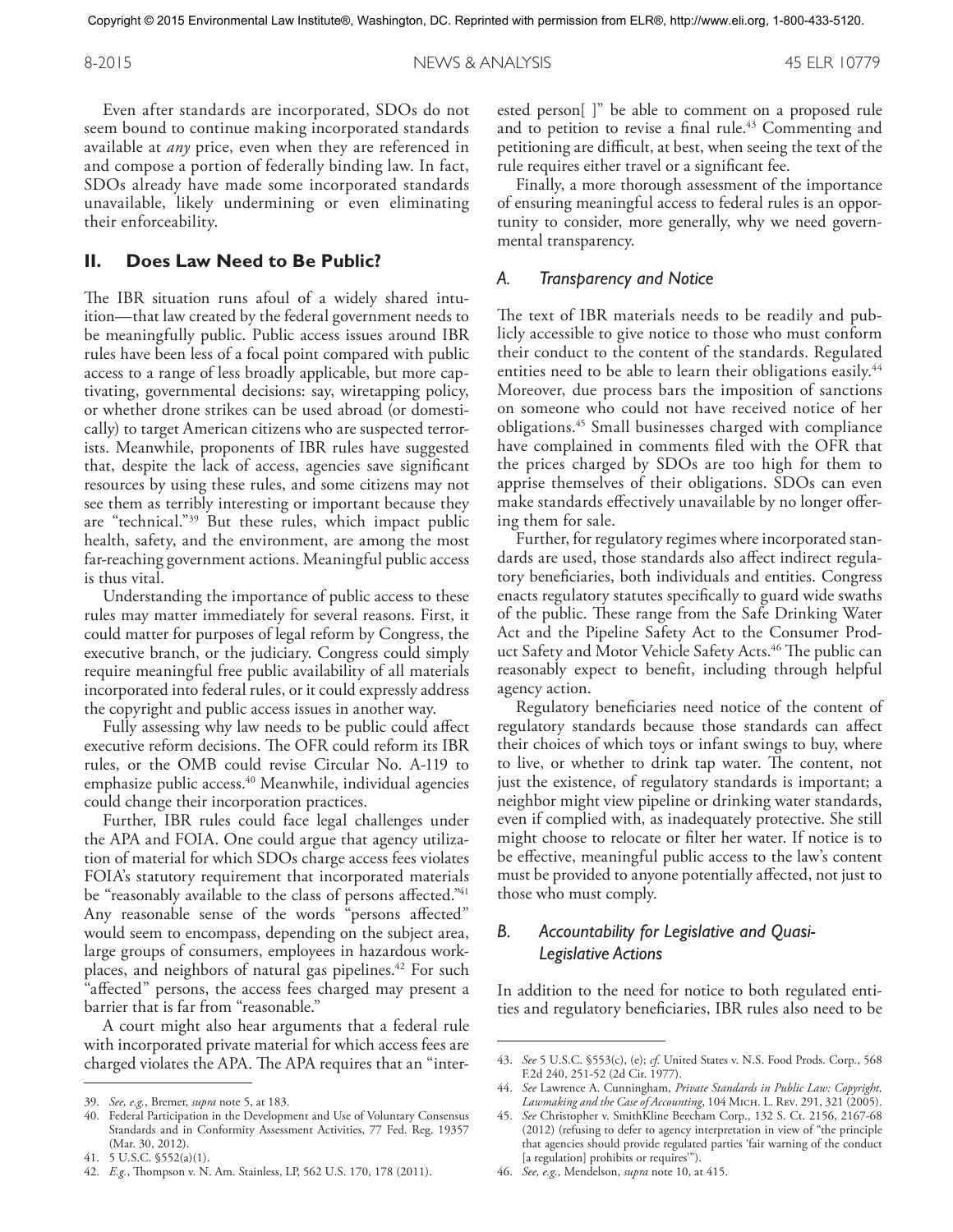45 ELR 10780 ENVIRONMENTAL LAW REPORTER 8-2015

readily and publicly available so that citizens can hold the government accountable both for complying with the law and for devising it, safeguarding against arbitrary conduct or "capture." A lack of ready public access undermines the public's ability to hold government accountable.

Consider the agency's own decision whether to utilize the SDO standard at all. Even the most public-interested agency official $47$  is likely to be interested in the significant resource savings from adoption of SDO rules, including rules that represent less-than-perfect implementation of the agency's statutory commands.

Pragmatic political concerns, including reducing the resistance of regulated entities, also may nudge an agency to adopt a less-than-ideal SDO standard rather than draft a "government-unique" standard. If regulated entities are well-represented in Congress or in the White House as well as in the relevant SDO, an agency also might expect fewer hassles from political overseers.

Further, once an agency has developed a pattern of relying on privately generated standards, an agency may find it even harder to modify or reject those standards, because devising or locating replacement standards likely will be costlier than if the agency had well-established regulatory resources and staff of its own. 48

Ensuring that the agency is accountable for wisely choosing which IBR rules to adopt depends on meaningful public access to those rules. For agency rulemaking to serve as any sort of useful safeguard against poor standards when an agency elects to incorporate an SDO standard, the SDO standard and supporting data has to be meaningfully available during rulemaking, to ensure the participation of regulatory beneficiaries and ordinary citizens.

Other mechanisms for holding agencies accountable for their choice of IBR rules also depend on ready public access to those rules. The public might wish to seek congressional oversight or new statutes that more specifically direct agency action,<sup>49</sup> to register disapproval through voting, or to file a lawsuit seeking judicial review of the agency's decision. Our current regime of limited public access to IBR rules undermines all these accountability mechanisms.

#### *C. The Distinctive Burdens Imposed by Access Prices for IBR Rules*

One could say that IBR rule prices pale next to costs, like legal fees, that can accompany lawsuits challenging agency rules. But readers also need access to the text of rules to inform compliance decisions, purchases, medical choices, letters to Congress or comments to agencies, and voting. These are not necessarily costly activities. Prices for IBR rules accordingly represent a distinct obstacle. Moreover, these access limitations are not random; they systematically exclude people based on budgetary constraints. Consumers and neighbors are likely to have smaller budgets relative to regulated manufacturers and pipeline operators. Regulated entities typically have an advantage, compared with the general public, in participating in policymaking, including in obtaining expert and legal technical assistance and in joining SDOs. Access costs may worsen this imbalance by keeping many consumers and neighbors from even getting in the door.

#### *D. Expressive Harm Imposed by Access Fees*

Having to pay a fee to read the law can obstruct individuals from learning their obligations, making informed decisions, or seeking governmental accountability. The government's decision to regulate by incorporating expensive, difficult-to-locate standards also sends a damaging message to the public that may feed public cynicism regarding the openness and accountability of government.

Incorporating standards into law that are generally available only after paying a significant fee set by a private entity or traveling to Washington, D.C., contrasts starkly with the strong American tradition, since at least 1795, of widespread public access to the law. This tradition includes, for example, the use of depository libraries starting in the mid-1800s and the passage of the Federal Register Act of 1935, the Electronic Freedom of Information Act Amendments of 1996, and the e-Government Act of 2002. 50

When private organizations largely control access to the law, including the apparent power to curtail access to the text, this category of law, unlike federal statutes, other federal regulations, and federal court opinions, does not appear to be under public control. Even if only some citizens are effectively prevented from reading IBR standards, agencies are expressing a view fundamentally inconsistent with the strong Congressional policy of open access to the law. Limited access to IBR rules also undermines the First Amendment's core value of free discussion of governmental affairs. 51 This value undergirds the "right of the people to choose" governmental officials, directly or indirectly, in the electoral process. 52

#### **III. Permissible Reform Measures**

Given a fuller understanding of the reasons why law must be readily available to the public, reform of IBR standards is required. Any further legislative or administrative action on agency use of incorporated private standards should ensure permanent, widespread public availability of those standards. At a minimum, full access is needed

<sup>47.</sup> *Cf.* Sidney A. Shapiro, *Outsourcing Government Regulation*, 53 Duke L.J. 389, 399 (2003).

<sup>48.</sup> *Id.* at 410-11.

<sup>49.</sup> *See* Jodi L. Short, *The Political Turn in American Administrative Law: Power, Rationality, and Reasons*, 61 Duke L.J. 1811, 1821 (2012).

<sup>50.</sup> *E.g.*, Act of Feb. 5, 1859, ch. 22, §10, 11 Stat. 379, 381; Electronic Freedom of Information Act Amendments of 1996, Pub. L. No. 104-231, §4(7), 110 Stat. 3048, 3049; E-Government Act of 2002, Pub. L. No. 107- 347, §§206(a)-(d), 207(f), 116 Stat. 2899, 2915-16, 2918-19 (codified as amended at 44 U.S.C. §3501 (2006) note (Federal Management and Promotion of Electronic Government Services)).

<sup>51.</sup> Snyder v. Phelps, 562 U.S. 443, 452 (2011).

<sup>52.</sup> *See* United States v. Classic, 313 U.S. 299, 314 (1941).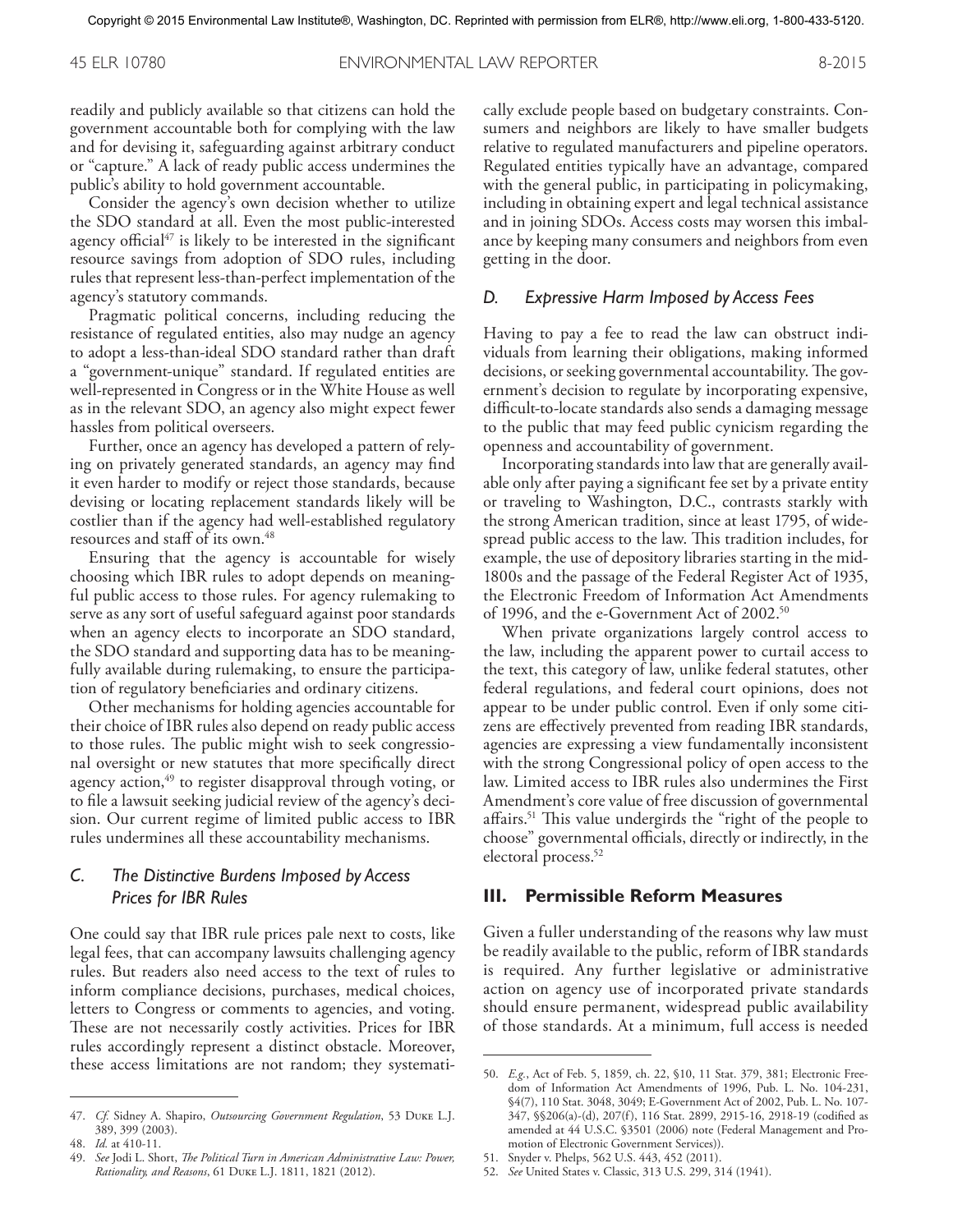8-2015 NEWS & ANALYSIS 45 ELR 10781

to ensure that all interested parties, including both regulated entities and regulatory beneficiaries, have appropriate notice of their legal liabilities and entitlements. Any reform should provide citizens with assured access during the entire period the SDO rule has been incorporated into federal regulatory law. That access ought to be provided in a centralized location that is easy for individuals to find. Such centralized access must be freely available through governmental depository libraries. Library access to hard copies could be provided, although it seems likely that most members of the public now rely on digital access. 53 Ideally, reform would provide access to IBR rules through text or direct links on the Government Printing Office and *Federal Register* websites, and additionally through federal agency websites. 54 Access should be through federally controlled websites to address a second critical barrier to public access—the enormous difficulty of locating IBR standards currently strewn over many different SDO websites.

Full digital access without charge, beyond what is available at governmental depository libraries, would place access to IBR standards on the same footing as other federal regulations. The current read-only access to these standards occasionally provided at the option of and only upon conditions set by SDOs is insufficient.

Nor is the OFR's regulatory approach adequate. OFR has missed an opportunity to speak directly to the level of public access required before language can be incorporated by reference into federal agency rules without *Federal Register* publication. A federal agency finalizing a rule must now "[d]iscuss" the way the agency "worked to make the materials ... reasonably available," but this modest requirement for an agency statement contemplates OFR approval of agency use of an IBR rule that is not, in fact, "reasonably available."55

An agency might have a number of options to ensure meaningful access to private IBR standards, other than permitting the SDO to set access charges. 56 For example, an agency could negotiate a license with an SDO to make IBR standards readily available to the public through a link on the *Federal Register* or CFR website. While this public availability may result in some revenue losses for SDOs, federal agency incorporation also can increase the demand for books of SDO standards. No-longer-current versions of SDO standards are sometimes priced higher than current versions simply because a federal agency has elected to incorporate the older one by reference. 57 Particularly in groups where regulated entities are well represented, the strong interest in influencing the content of the law may even motivate an SDO to agree to online public access

without further charge. 58 The fact that several SDOs have elected to make IBR standards available on a read-only basis on their own websites following the initiation of the OFR rulemaking supports the conclusion that agency negotiation of a price for incorporated standards may not be tremendously difficult or expensive.

In the case of an SDO that regularly supplies governmental standards, such as the National Fire Protection Association or the API, governmental contracting may also be an option. Besides resolving in favor of the government the question of who owns the copyright to material that ends up in federal rules,<sup>59</sup> contracting would also permit the agency to solicit bids to supply standards, thus increasing competition among groups to do so and enabling the agency to specify more open and accessible processes for standards development. 60 For an SDO who is unwilling to sign such a contract or to negotiate to provide public access as a condition of incorporation, a federal agency intent on incorporating a publicly accessible standard would face a choice between drafting a government-unique standard or using compulsory licensing provisions. 61

What should be out of bounds? Any proposal that continues to rely primarily on SDOs for public access, so that the SDOs can condition access on the payment of fees or revoke it altogether. 62 Reforms must assure that groups currently underrepresented in agency and SDO processes have access to the text of these rules—and thus have a chance at participating in standards development and at invoking mechanisms of accountability. The best approach would be a straightforward one that provides free, easy-to-locate online access to the entire public. 63

Any charge, even a small fee, could obstruct access to the poor or those who seek access to multiple standards, and it would still communicate a message of hostility to core democratic values. These standards should be publicly available in the same manner as other federal regulatory standards—for free in governmental depository libraries and, ideally, through the Government Printing Office and agency websites as well.

#### **IV. Conclusion: On Public Access**

These over 9,000 IBR rules, covering areas ranging from infant seat safety to pipeline operation, are published ad hoc in numerous locations and are hard to locate, even when federal agencies provide SDO contact information in the CFR. Of even greater concern, public access to these standards is primarily through private organiza-

<sup>53.</sup> Comment of Michael Herz, Sec. Chair, Section of Admin. Law & Regulatory Practice, Am. Bar Ass'n 11 (OFR Docket June 1, 2012), *available at* http://www.regulations.gov/contentStreamer?objectId=0900006481025ea 5&disposition=attachment&contentType=pdf.

<sup>54.</sup> Bremer, *supra* note 5, at 179.

<sup>55.</sup> Incorporation by Reference, 78 Fed. Reg. 60784, 60797 (revision to 1 C.F.R. §51.5(a)(1), proposed Oct. 2, 2013).

<sup>56.</sup> *E.g.*, Cunningham, *supra* note 44, at 338-41.

<sup>57.</sup> *E.g.*, Strauss, *supra* note 19, at 509-10.

<sup>58.</sup> *See* Comment of R. Bruce Josten, Exec. Vice President of Gov't Affairs, Chamber of Commerce of the U.S. 1 (OFR Docket Apr. 3, 2012), *available at* http://www.regulations.gov/contentStreamer?objectId=0900006480feb7 94&disposition=attachment&contentType=pdf.

<sup>59.</sup> *See* Rights in Data—General, 48 C.F.R. §52.227-14(b) (2012).

<sup>60.</sup> *See* Strauss, *supra* note 19, at 544-45.

<sup>61.</sup> *See* Cunningham, *supra* note 44, at 332.

<sup>62.</sup> *See, e.g.*, Bremer, *supra* note 5, at 180-82.

<sup>63.</sup> Comment of Ronald E. Jarnagin, President, ASHRAE 4 (OFR Docket Mar. 30, 2012), *available at* http://www.regulations.gov/contentStreamer?objectI d=0900006480fe4f56&disposition=attachment&contentType=pdf.